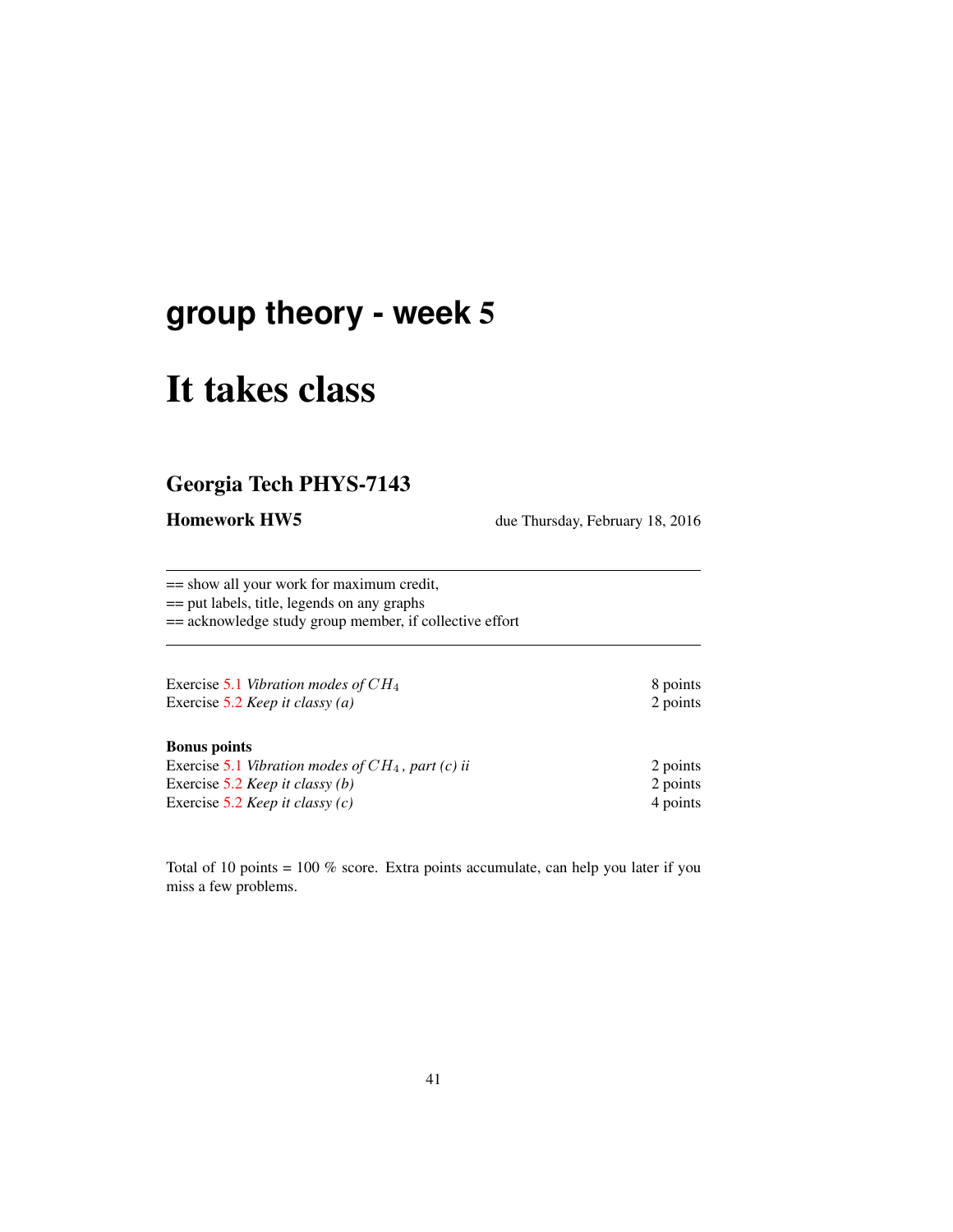Show class, have pride, and display character. If you do, winning takes care of itself.

— Paul Bryant

#### 2016-02-09 Boris Lecture 9 Irreducible reps decomposition

Gutkin notes, [Lect. 5](http://birdtracks.eu/courses/PHYS-7143-16/groups.pdf) *Applications I. Vibration modes*: Example 5.1.  $C_n$  symmetry completed.

#### 2016-02-11 Predrag Lecture 10 It takes class

In week 1 we introduced projection operators  $(1.31)$ . How are they related to the character projection operators constructed in the previous lecture? While the character orthogonality might be wonderful, it is not very intuitive - it's a set of solutions to a set of symmetry-consistent orthogonality relations, and while a set of rules then enables you to construct a character table, it does not tell you what it means. Similar thing will happen again when we study continuous groups: all semisimple Lie groups are likewise classified by Killing and Cartan by a more complex set of orthogonality and integer-dimensionality (Diophantine) constraints. You obtain all possible Lie algebras, but have no idea what their geometrical significance is.

In my own Group Theory book [1] I (almost) get all simple Lie algebras using projection operators constructed from invariant tensors. What that means is easier to understand for finite groups, and here I like the [Harter'](http://www.uark.edu/ua/modphys/markup/PSDS_Info.html)s exposition [3] best. Harter constructs 'class operators', shows that they form the basis for the algebra of 'central' or 'all-commuting' operators, and uses their characteristic equations to construct the projection operators  $(1.31)$  from the 'structure constants' of the finite group, i.e., its class multiplication tables. Expanded, these projection operators are indeed the same as the ones obtained from character orthogonality.

I find [Harter's Sect.](http://www.uark.edu/ua/modphys/markup/PSDS_UnitsForceDL.php?fname=PSDS_Ch.3_(4.22.10).pdf) *3.3 Second stage of non-Abelian symmetry analysis* particularly illuminating. It shows how physically different (but mathematically isomorphic) higher-dimensional irreps are constructed corresponding to different subgroup embeddings. One chooses the irrep that corresponds to a particular sequence of physical symmetry breakings

You might want to have a look at [Harter](http://birdtracks.eu/library/Harper78a.pdf) [4] *Double group theory on the halfshell*. Read appendices B and C on spectral decomposition and class algebras. Article works out some interesting examples.

See also remark 1.1 *Projection operators* and perhaps watch Harter's [online](https://www.youtube.com/watch?v=jLO7-Pks0QM) [lecture](https://www.youtube.com/watch?v=jLO7-Pks0QM) from Harter's [online course.](http://www.uark.edu/ua/modphys/markup/GTQM_TitlePage_2015.html)

### 5.1 Literature

Continuing reading Mathews and Walker [5], now Chap. 14. [Porter](http://chaosbook.org/~predrag/courses/PHYS-7143-08/Porter3-10.pdf) works out nicely the normal modes of the  $D_3$  springs and masses (again!).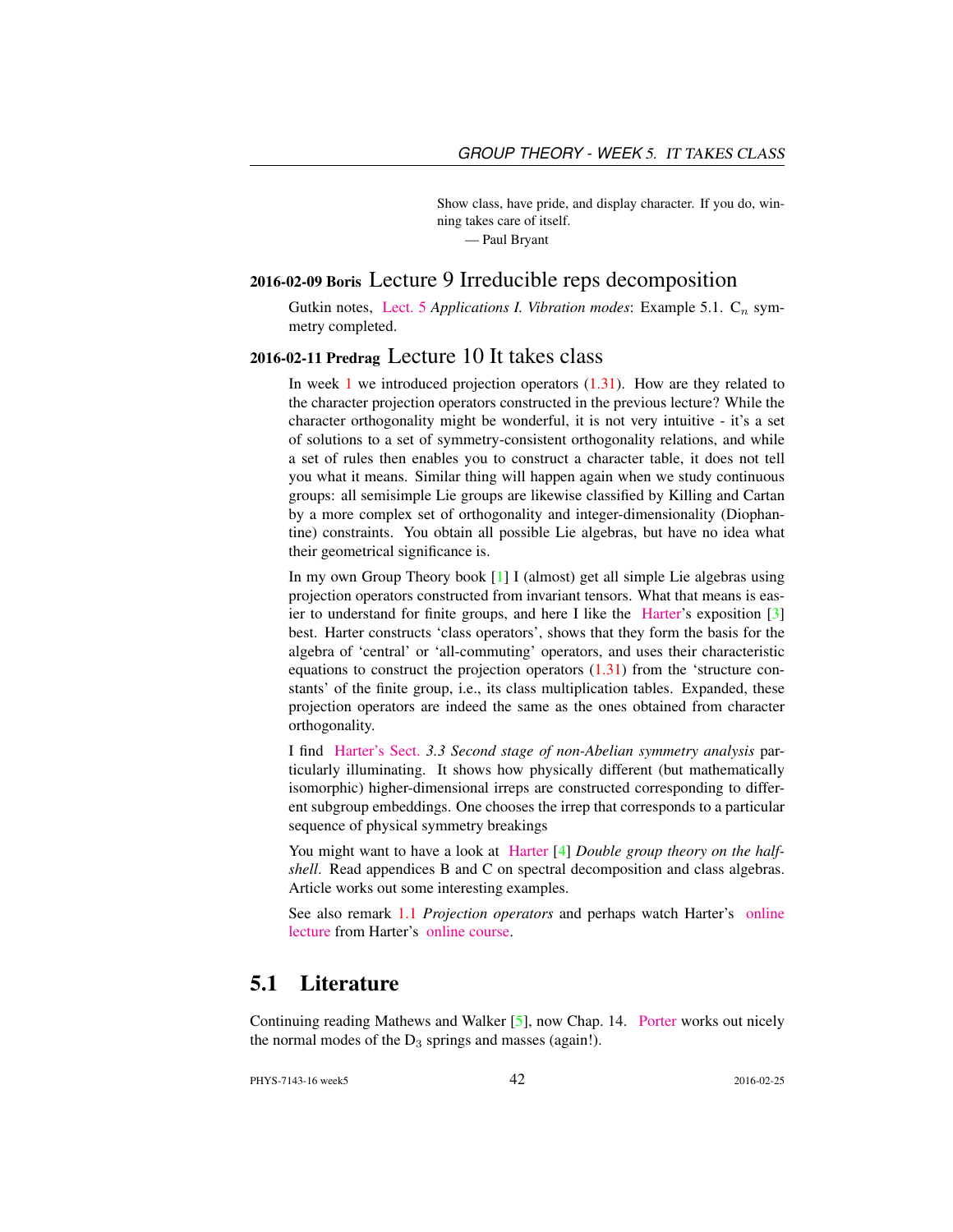Who is Harter? He was a prodigy who at age 16 taught himself group theory by reading Hamermesh [2]. He was a graduate student at Caltech (1964-65), together with Ron Fox. They hated the atmosphere there and the teaching was terrible (Feynman did not teach that year but Harter and Feynman were good friends). Harter and Fox shared an interest in group theory and discovered that most of the group theory books in the physics library had been checked out in 1960-62 by Gell-Mann, Zweig and Glashow. That only half of the entering students were meant to complete their PhD's there led to lots of ugly competition. Harter transferred to UC Irvine, and, upon graduation, got a job at USC in LA. After a few years he suggested in a faculty meeting that the way they could improve their quality as a department was "to get rid of all the old farts." These same "old farts" soon voted to deny him tenure. He ended up in Campinas, Brazil. Fox rescued him from there by bringing him for an interview at Georgia Tech, where he was hired in late 1970's. He was brilliant, an asset for teaching, making all sorts of demonstration devices. He built a giant rotating table upon which he placed billiard balls, a wonderful demonstration of mechanical analogues for charged particle motion in crossed E and B fields. Everyone (except for one nefarious character) liked him, his work, and especially his devices. The faculty unanimously supported his promotion to tenure. He did not, however, think much of the Director of School of Physics, and made that clear. After an argument with the Director, he stormed out, offended. So, he was denied tenure and moved in 1985 to University of Arkansas where he is a professor today.

In 1987 Harter and Weeks used Harter's theory of the rotational dynamics of molecules to calculate the rotational-vibrational spectra of the soccer ball-shaped molecule Buckminsterfullerene, C60, or "buckyball." C60 had been proposed in 1985 by chemists, who had seen a mass-spectra peak of atomic mass 720. By 1989 the Harter theory calculations led to a realization that chemists had been making C60 since the early 1970s. In 1992 Science named C60 "Molecule of the Year," and in 1996 Curl, Kroto and Smalley were awarded the Nobel Prize in Chemistry for their discovery of fullerenes.

You can find here many [Soft Elegant Educational tools](http://www.uark.edu/ua/modphys/markup/Harter-SoftWebApps.html) developed by Harter, and follow his lectures [on line.](https://www.youtube.com/channel/UC2KBYYdZOfotnkUOTthDjRA) He is a great teacher. Georgia Tech's loss.

#### References

- [1] P. Cvitanovic,´ *[Group Theory Birdtracks, Lie's, and Exceptional Groups](birdtracks.eu)*(Princeton Univ. Press, Princeton, NJ, 2008).
- [2] M. Hamermesh, *[Group Theory and Its Application to Physical Problems](http://books.google.com/books?vid=ISBN9780486661810)* (Dover, New York, 1962).
- [3] W. G. Harter, *[Principles of Symmetry, Dynamics, and Spectroscopy](http://www.uark.edu/ua/modphys/markup/PSDS_Info.html)* (Wiley, New York, 1993).
- [4] W. G. Harter and N. D. Santos, ["Double-group theory on the half-shell and the](http://dx.doi.org/10.1119/1.11134) [two-level system. I. Rotation and half-integral spin states",](http://dx.doi.org/10.1119/1.11134) [Amer. J. Phys.](http://dx.doi.org/10.1119/1.11134) 46, [251–263 \(1978\).](http://dx.doi.org/10.1119/1.11134)
- [5] J. Mathews and R. L. Walker, *[Mathematical Methods of Physics](http://books.google.com/books?vid=ISBN9780805370027)* (W. A. Benjamin, Reading, MA, 1970).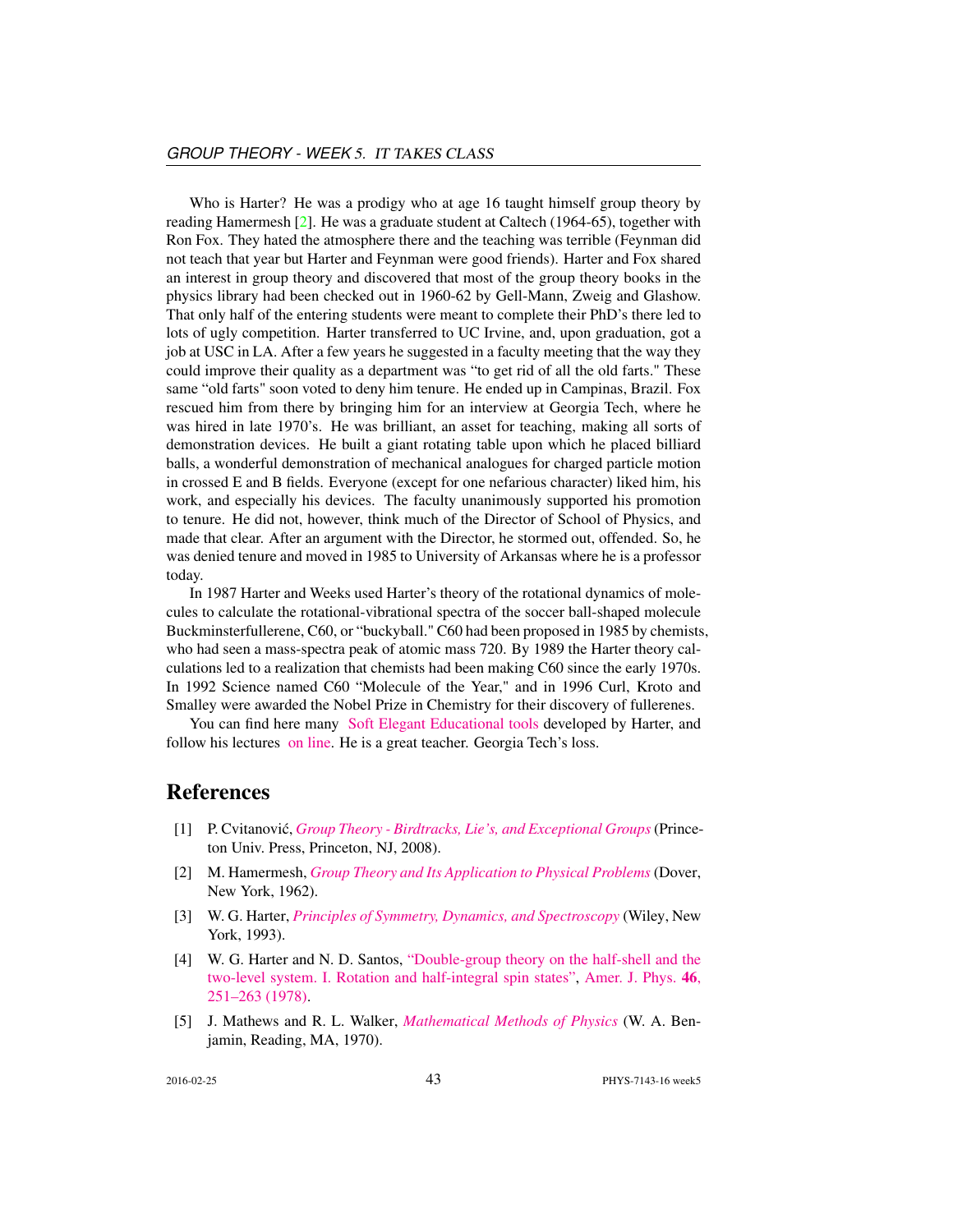

Figure 5.1: a) Two classes of rotational symmetries, and a class of reflection symmetries of a [tetrahedron.](https://flic.kr/p/a5oFBF) (left) Hold the [Tetra Pak](https://www.youtube.com/watch?v=ztOLwig7v5Q) by a tip, turn it by a third. (middle) Hold the [Tetra Pak](https://flic.kr/p/aUdHDx) by the midpoints of a pair of opposing edges, make a half-turn. (right) Exchange the vertices outside the reflection plane. b) Methane molecule with the symmetry  $T_d$ .

### **Exercises**

- 5.1. Vibration modes of  $CH_4$ . As explained in example 2.3, tetrahedral group T describes rotation symmetries of a [tetrahedron.](https://www.youtube.com/watch?v=OsNXsckES7w) The order of the group is  $|G| = 12$ , and its conjugacy classes are:
	- The identity mapping.
	- Four rotations by  $\varphi = 2\pi/3$ , with each of the four rotation axes going through a vertex, and piercing the midpoint of the triangle opposite.
	- Four inverse rotations by  $\varphi = -2\pi/3$ .
	- Three rotations by  $\varphi = \pi$ , one for each of the three rotation axes going through midpoints of opposing edges.

The full group of tetrahedron symmetries  $T_d$  includes also reflections. This is the symmetry group of molecules such as methane  $CH_4$ , see figure 5.1).

- (a) What is the order of the group  $T_d$ ? Show that the group is isomorphic to i) the group of permutations  $S_4$ ; ii) to the group  $O$  of rotational symmetries of the cube. iii) Show that T is normal subgroup of  $T_d$ .
- (b) Find all conjugacy classes of the group. Which of these classes correspond to proper (det  $R(\varphi) = +1$ ), improper (det  $R(\varphi) = -1$ ) rotations ? *Information on*  $T$  *might help. Note that*  $\varphi$  *might be also* 0*.*
- (c) i) Find all irreducible representations of the group & build the character table. *A shortcut: find all one-dimensional representations, assume that characters are integers, then use the orthogonality relationship between characters.* ii) Really compute the character table, without assuming that characters are integers (2 bonus points). *One-dimensional representations + orthogonality of characters is not enough to*

*build the whole character table for*  $T<sub>d</sub>$ *. One needs more black magic, such as representation of permutation group by matrices.*

(d) Find all modes of the methane molecule. Which of them correspond to vibrations, translations and rotations? What are the degeneracies?